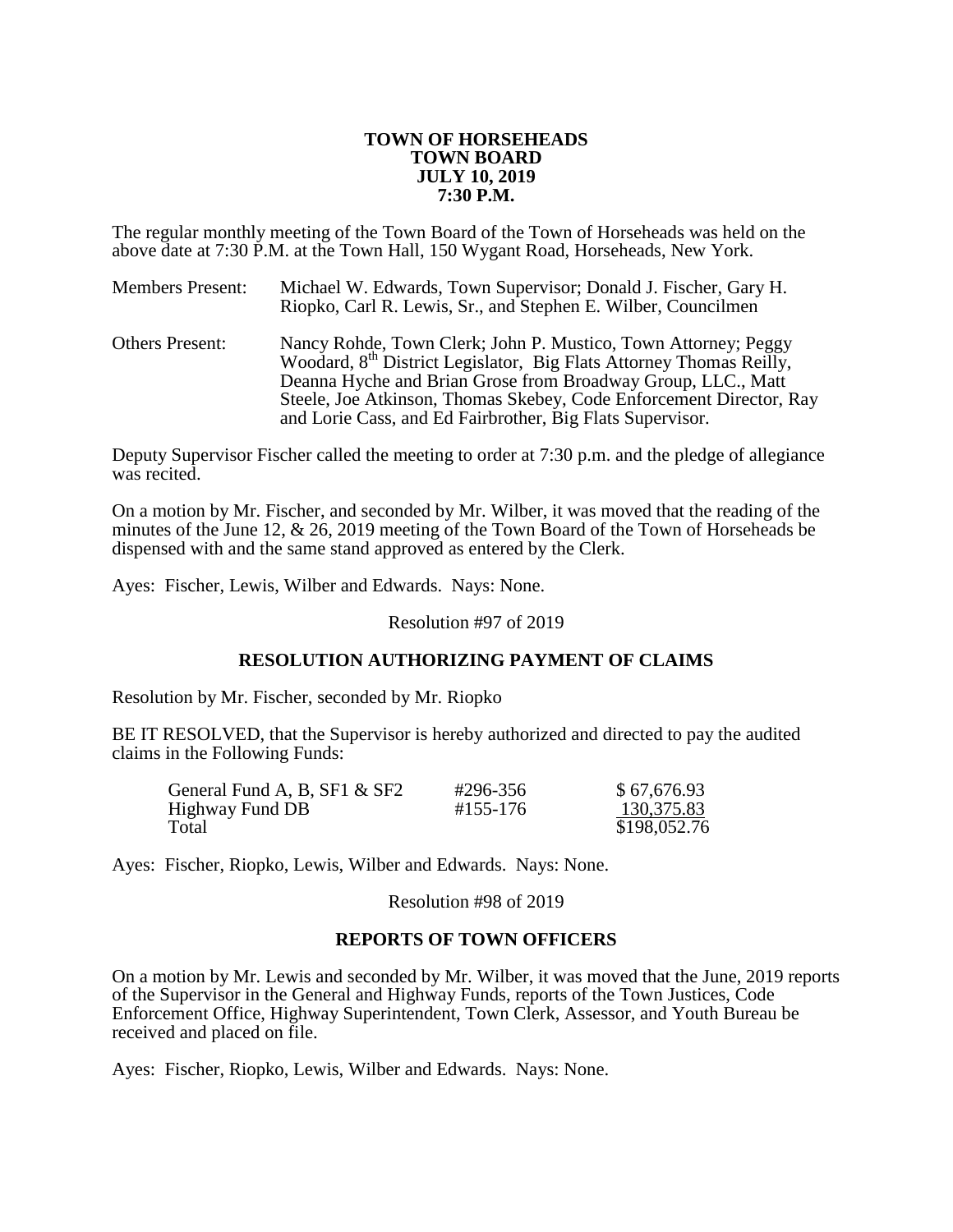Correspondence:

- Charter Communications Upcoming changes (06/15/2019).
- Elmira Heights Historical Society Annual Report (06/07/2019).
- Chemung County Legislature resolution re: demolition of Horse Stable at Chemung County Fairgrounds (06/17/2019).
- Donald Coats- Code Enforcement Officer resignation letter (06/17/2019)

On a motion by Mr. Lewis and seconded by Mr. Fischer, it was moved that the correspondence be received and placed on file.

Ayes: Fischer, Lewis, Wilber and Edwards. Nays: None.

During the audience participation portion of the meeting, Matt Steele of Mill Street in Breesport came forward to ask if the Town could help with the speeding along Mill Street. He would like to recommend a speed limit reduction or some sort of sign to warn drivers of children playing. Supervisor Edwards stated that they will turn his letter over to the Highway Superintendent and have him give Mr. Steel a call.

The discussion and possible action regarding dedication of the drainage basin located at Gardner Road and St. Andrews Drive was tabled at this time.

## **PUBLIC HEARING REGARDING CERTAIN STRUCTURES AND SWIMMING POOL SITUATE ON 178 RIDGE ROAD**

At this portion of the meeting, Supervisor Edwards turned the meeting over to Attorney Mustico who asked for a motion to dispense with the reading of the public hearing which appeared in the Star-Gazette on September 21, 2018 and held and then tabled from the June 12, 2019 meeting. A motion was made by Mr. Wilber and seconded by Mr. Fischer to dispense with the reading.

Ayes: Fischer, Riopko, Lewis, Wilber and Edwards. Nays: None.

Attorney Mustico declared the public hearing open and asked if anyone wished to speak with regard to the Planned Unit Development amendment request.

As no one came forward, a motion was made by Mr. Fischer and seconded by Mr. Lewis to close the public hearing.

Ayes: Fischer, Riopko, Lewis, Wilber and Edwards. Nays: None.

Resolution #99 of 2019

# **RESOLUTOIN REGARDING UNSAFE BUILDING – 178 RIDGE ROAD**

**WHEREAS**, the Code Enforcement Office of the Town of Horseheads filed its report, dated September 11, 2018, in writing, with the Town Board of the Town of Horseheads, containing findings and recommendations regarding certain structures situate on premises known as 178 Ridge Road, Town of Horseheads, Chemung Co., NY designated by Tax Map No. 49.02- 1-2 in which report said Code Enforcement Office states in their opinion that said structures are unsafe and dangerous to the public and recommends their immediate securing or removal, and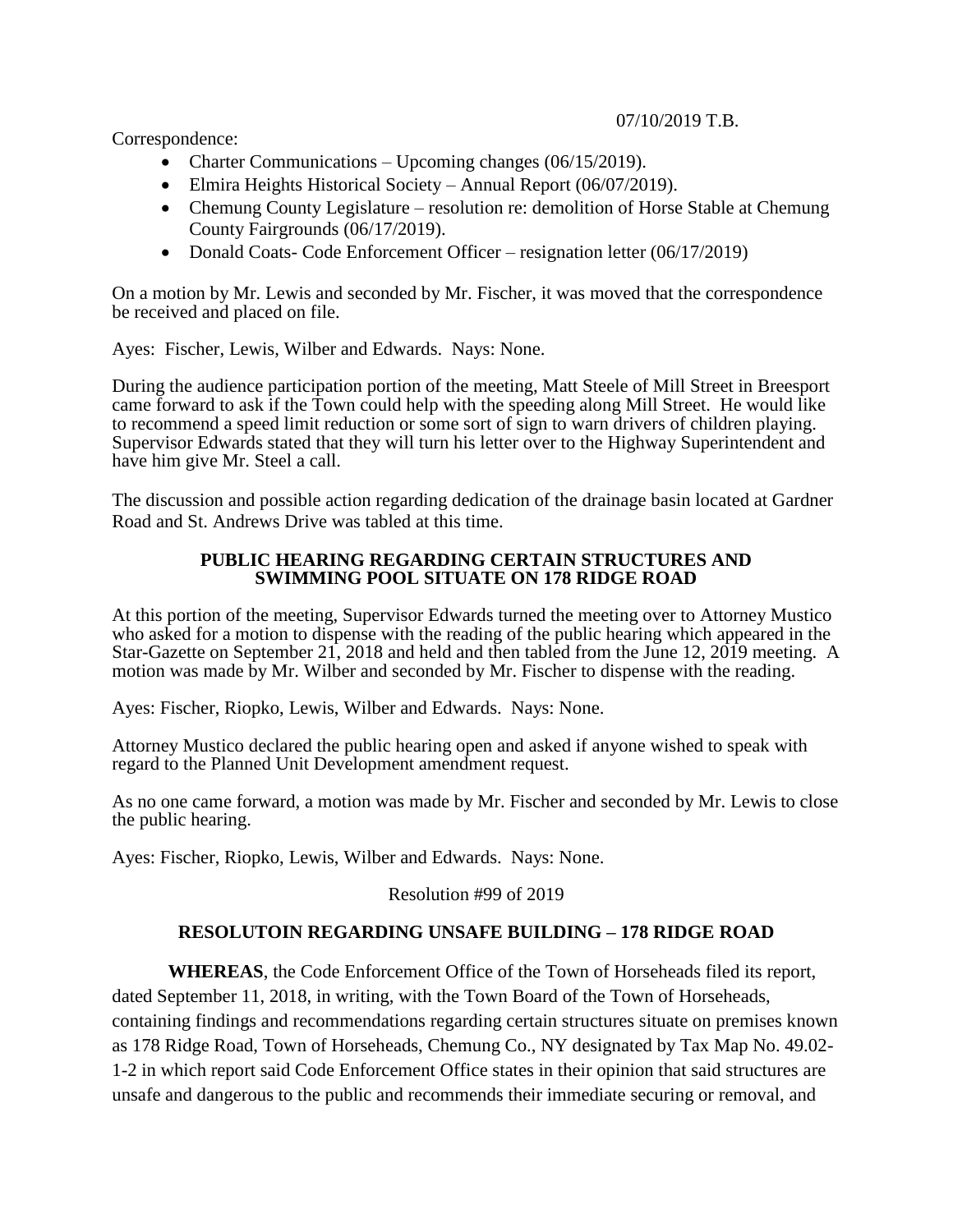## 07/10/2019 T.B.

**WHEREAS**, the Town Board of the Town of Horseheads after reviewing said report and after hearing the Code Enforcement Officer in regard thereto at its meeting of September 12, 2018 by Resolution No. 107 of 2018 authorizing notice be given to Sterling Group of MD, LLC, Jonathan Stanley, owner of the structures and setting public hearing for October 10, 2018 at 7:30 PM at the Horseheads Town Hall, 150 Wygant Road, Horseheads, NY 14845, in relation to such dangerous or unsafe structures; and

**WHEREAS,** after discussion among Shaun Marks, representative of the Sterling Group of MD, LLC, the attorney for the Town and Code Enforcement Officer, the Public Hearing was adjourn to further call of the Town Board, based upon the agreement of the Sterling Group to allow inspection of the premises, cover the pool so it cannot be entered, and to arrange for removal of the pool or renovate the pool by end of June, 2019 and

**WHEREAS**, by Resolution #86 of 2019 the Town Board called to reopened the Public Hearing for the 178 Ridge Road Property on July 10, 2019 at 7:30 P.M,

**WHEREAS,** at its meeting of July 10, 2019 the public hearing was reopened, and

**WHEREAS,** Code Enforcement Officer Thomas Skebey testified first and referenced a prior stipulation between the Town and Sterling Group of MD, LLC, as follows:

- 1. Pursuant to the stipulation, Tom undertook an inspection of the premises and reviewed the interior of the premises due to the fire which had taken place in the property, he advised the damage was minimal but required cleaning up and a minor structural repair; junk and debris that was on property had been cleaned up; he has not as of this date been invited back to complete and finalize the inspection. The property remains posted for no occupancy.
- 2. A visual exterior inspection completed in preparation for this appearance, showed the property clean of debris, the pool remains covered but the Town has not been advised of the owner's plan to either remove the pool or renovate the pool, which was to be completed on or before July 15, 2019 and Code is unaware if any work has been completed inside the property.
- 3. On one occasion, Code sent a high grass notice, and since that time the lawn has been cut and no further notices have been required.
- 4. There remains open a basement window on the rear of the house, for which the Code will send a notice, that the window needs to be secure and if not taken care of by the owner, the Town will move the secure the same from intrusion.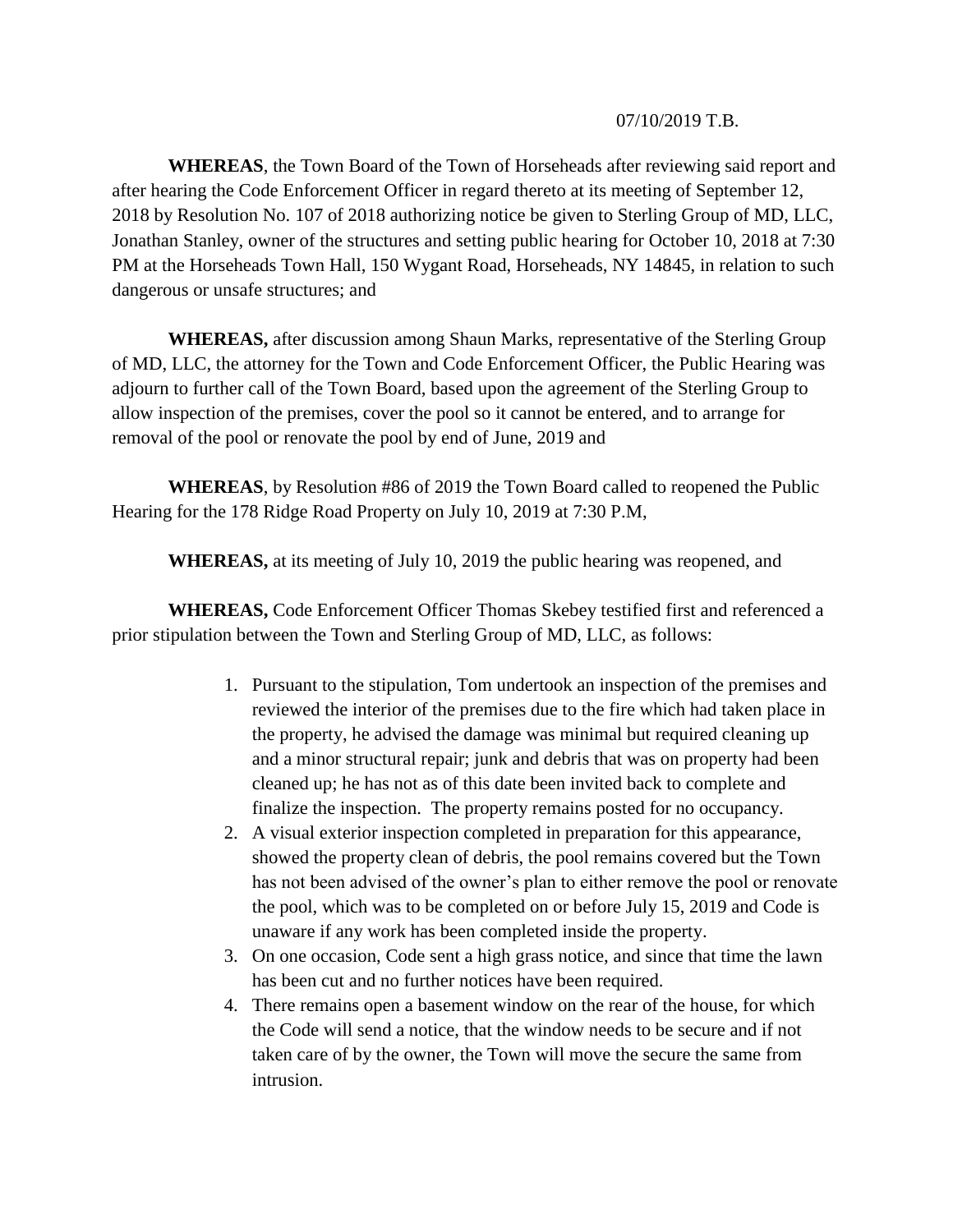- 5. Code was informed that the house had been sold and received a copy of a purchase offer from the owner; as of this date the neither Code nor the Assessor's office has been advised of any transfer of the property, either by the owner or any buyer.
- 6. Recommendations: the house does not need to be torn down, however, final inspection needs to be completed; Code will send violation for the open window and will handle that issue in the normal course of their operations; pool needs to continue as an unsafe structure requiring remediation.

**WHEREAS**, the Town Board has duly considered the same

## **NOW, THEREFORE, BE IT RESOLVED** the Town Board finds as follows:

- **A.** The house is not found to be an unsafe building, requiring either demolition or further action by the Town, but will remain an enforcement issue for the Code Enforcement Office under NYS Building and Property Maintenance Codes and any local laws that apply;
- **B.** The pool is found to be an unsafe structure and will be either renovated or removed at the expense of the owner; this matter is referred to the Code Enforcement Office for continued action; the Code Enforcement Office shall report back to the Town Board on their progress and, if necessary, recommend further action to the Town Board for removal of the structure.

Ayes: Fischer, Riopko, Lewis, Wilber and Edwards. Nays: None.

The cable franchise agreement renewal with charter communications was tabled to the August 14, 2019 Town Board Meeting.

Resolution #100 of 2019

## **RESOLUTION DETERMINING ENVIRONMENTAL SIGNIFICANCE OF PROPOSED ACTION - NEWTOWN CREEK COMMUNITY, INC.**

Resolution by Mr. Fischer, seconded by Mr. Lewis

WHEREAS, Newtown Creek Community, Inc., on or about June 14, 2019 filed an Environmental Assessment Form (EAF), with this Town Board, a copy of which is attached hereto and made a part hereof as if herein fully set forth, relating to application for CDBG funds for proposed Newtown Creek Water and Sewer Improvements on 54 Level Acres Drive in the Town of Horseheads, and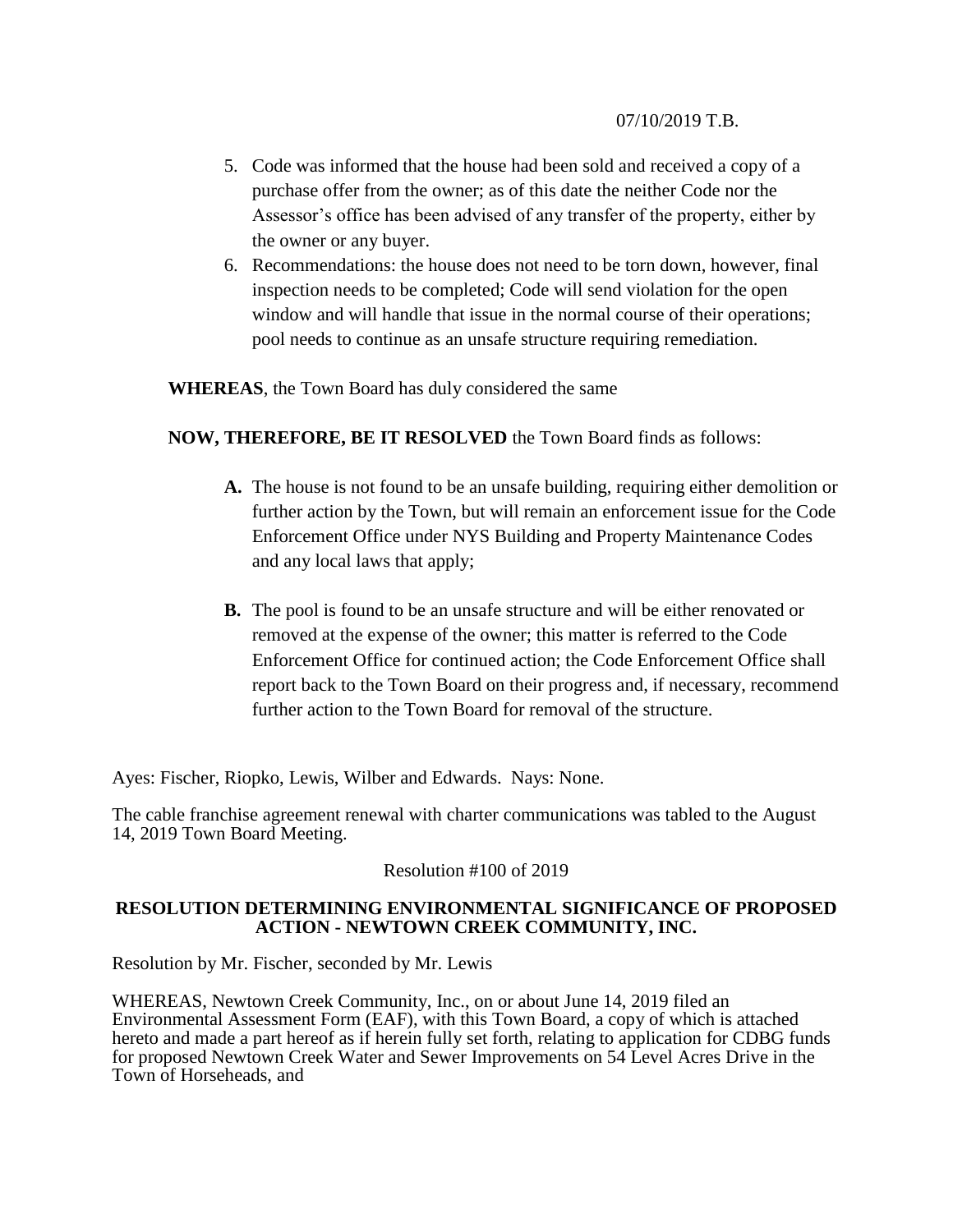## 07/10/2019 T.B.

WHERAS, on or about June 14, 2019, notice was duly posted on the Town Clerk's signboard and said EAF had been received and would be reviewed by this body at a regular meeting to be held on July 10, 2019 at 7:30 P.M. at Town Hall, Town of Horseheads, 150 Wygant Road, Horseheads, NY 14845, and

WHEREAS, notice as published in the Elmira Star-Gazette, the official newspaper of the Town of Horseheads, a copy of the affidavit of posting and affidavit of publication thereof are attached hereto and made a part hereof as if herein fully set forth, and

WHEREAS, the Town has duly considered the same

NOW, THEREFORE, BE IT RESOLVED, it is hereby determined that the action proposed is an unlisted action as defined in 6 NYCRR section 617 of the SEQR regulations, be it further

RESOLVED, pursuant to 6 NYCRR section 617 of said regulation, it is hereby determined that the action proposed in said application will not have a significant effect upon the environment and may be processed by other applicable governmental agencies without further regard to said Local Law.

Ayes: Fischer, Riopko, Lewis, Wilber and Edwards. Nays: None.

### Resolution #101 of 2019

### **RESOLUTION APPROVING STORMWATER MAINTENANCE AGREEMENT 113 OLD ITHACA ROAD, HORSEHEADS,**

Resolution by: Seconded by:

**WHEREAS**, the Broadway Group made application to the Town of Horseheads for construction of a Dollar General located at 113 Ithaca Road, and

**WHEREAS**, by Resolution #4 the Town Planning Board approved the site plan for the project including receipt of stormwater development and maintenance for the premises, and

**WHEREAS**, the project requires a Stormwater Control Facility Maintenance Agreement; and

**WHEREAS**, the Town Board has duly considered the same

**NOW, THEREFORE BE IT RESOLVED** that the Town Board of the Town of Horseheads authorizes the Supervisor to execute a Stormwater Control Facility Maintenance Agreement, a copy of which is attached hereto and made a part hereof as if herein fully set forth.

Ayes: Fischer, Riopko, Lewis, Wilber and Edwards. Nays: None.

At this portion of the meeting, a motion was made by Mr. Fischer and seconded by Mr. Lewis to add the following to the agenda:

Ayes: Fischer, Riopko, Lewis, Wilber and Edwards. Nays: None